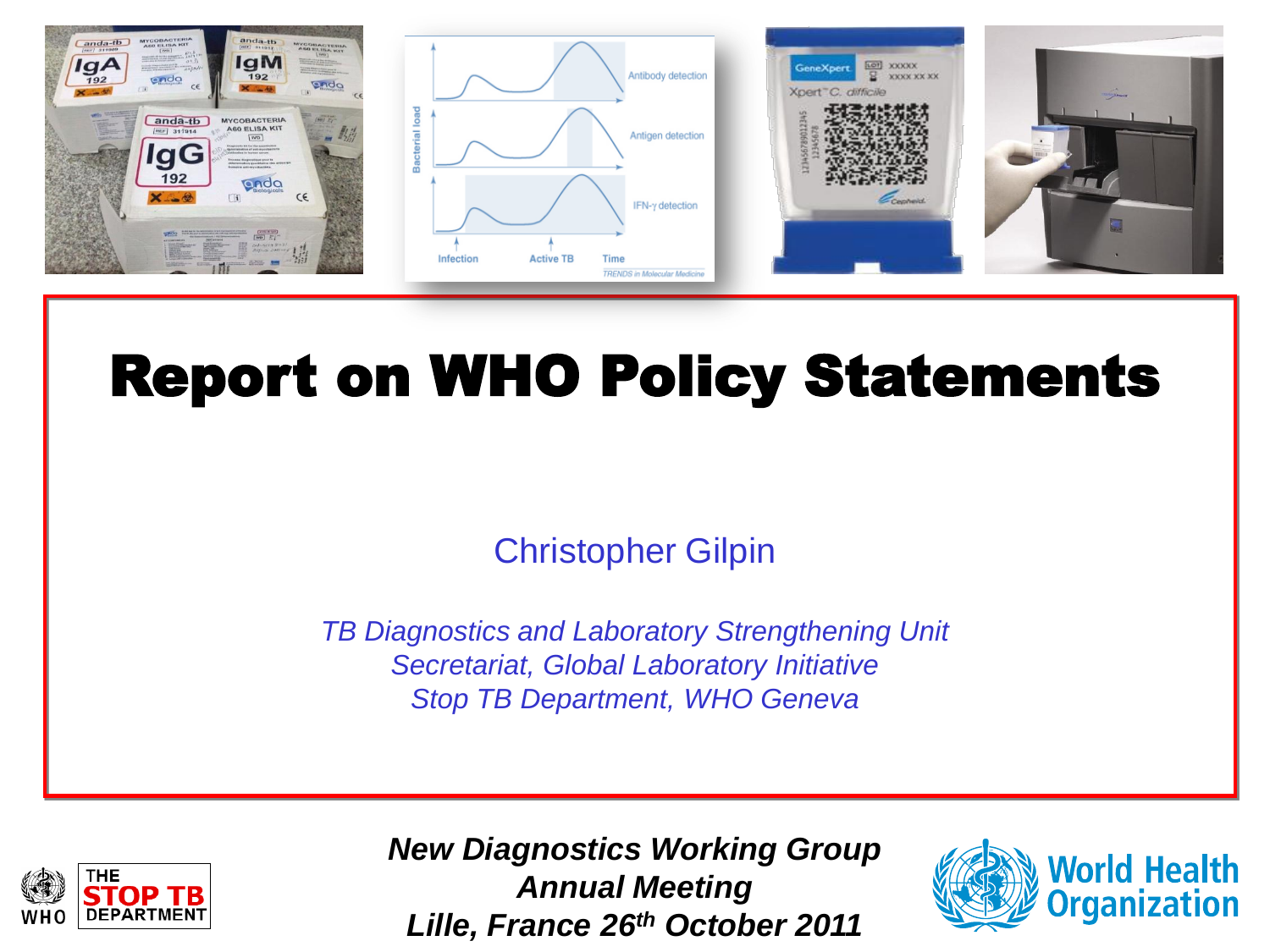



- WHO policy formulation process
- WHO Policy Statements
	- Commercial serodiagnostic tests for the diagnosis of active tuberculosis
	- Use of TB Interferon-Gamma Release Assays (IGRAs) in low-and middle income countries
	- Xpert MTB/RIF system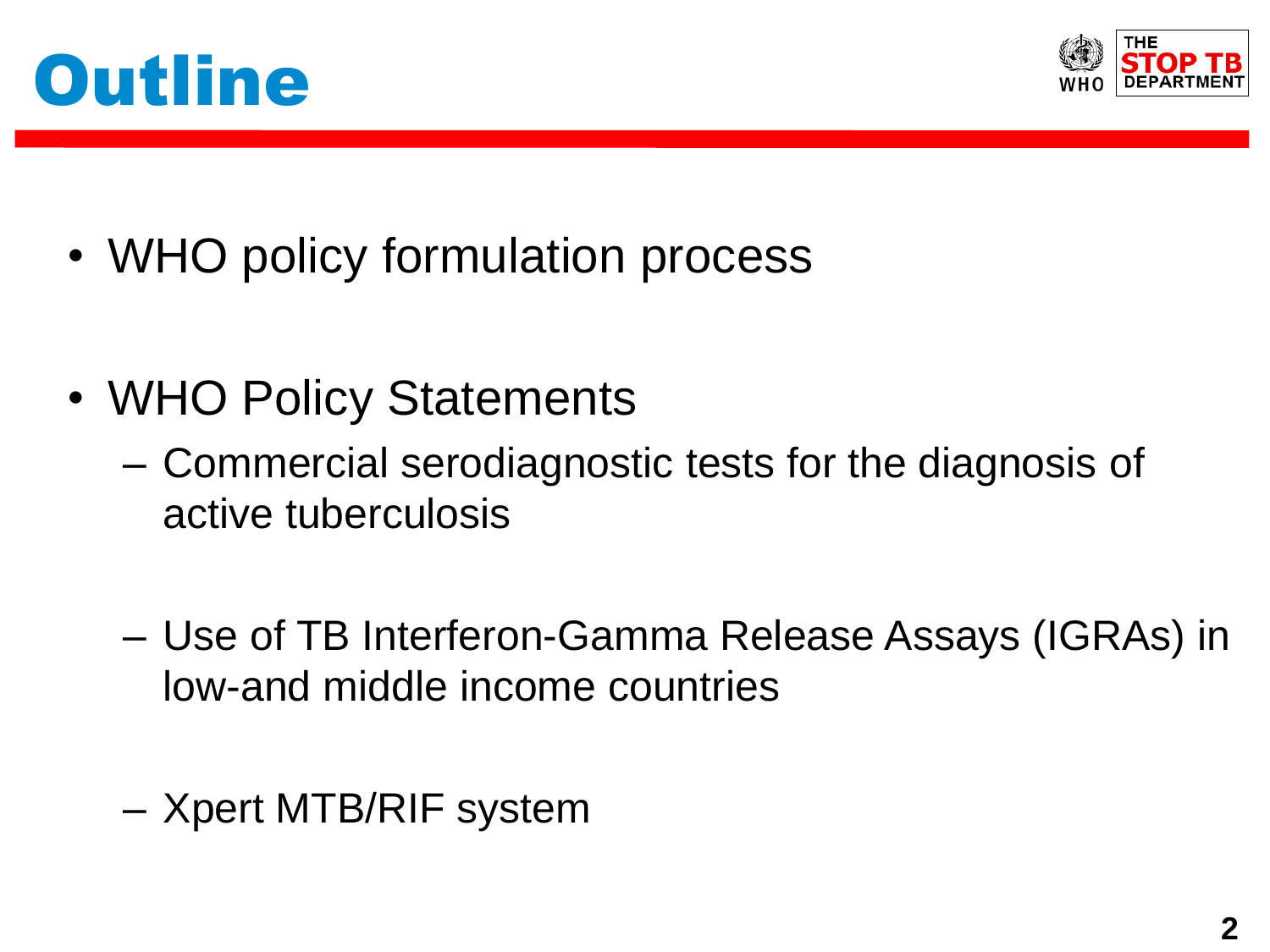# **WHO TB diagnostics policy formulation process**

**Identifying the need for policy change**

#### **Reviewing the evidence**

#### **Convening an Expert Group**

#### **Assessing policy proposal and recommendations**

**Formulating and disseminating policy** • WHO strategic monitoring of country needs

- Partners (researchers, industry, etc)
	- Body of evidence available
- Commissioning of systematic reviews
- QUADAS or other diagnostic accuracy tool
	- Meta-analyses (where feasible)
	- Experts, methodologists, end-users
		- Guidelines Review Committee
	- GRADE process for evidence synthesis
	- Strategic and Technical Advisory Group
		- Endorsement/revision/addition
- Advise to WHO to proceed/not with policy
	- Guidelines Review Committee
	- Dissemination to Member States
	- Promotion with stakeholders & funders
	- Phased implementation & scale-up plan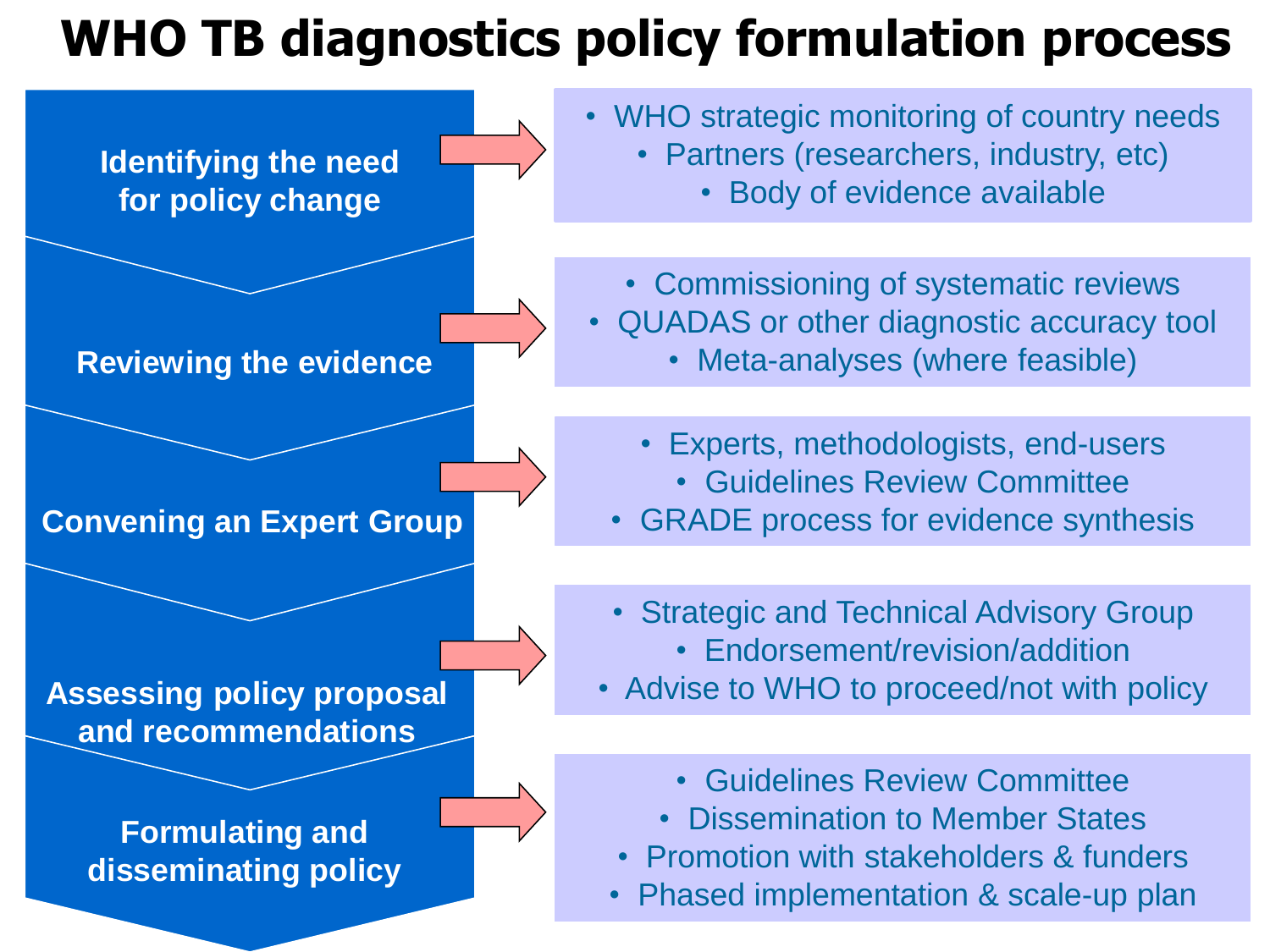

**Clear separation:**

- **1) Recommendation: 2 grades – strong or conditional/optional/weak (for or against an intervention)**
	- **Balance of benefits and downsides, values and preferences, impact, resource use,**

**with**

**2) Quality of evidence: 4 categories –**

**(High), (Moderate), (Low), (Very low)**

- **Methodological quality of evidence**
- **Likelihood of bias**
- **By outcome and across outcomes**

 $*$ Grades of  $\mathsf R$ ecommendation Assessment, Development and Evaluation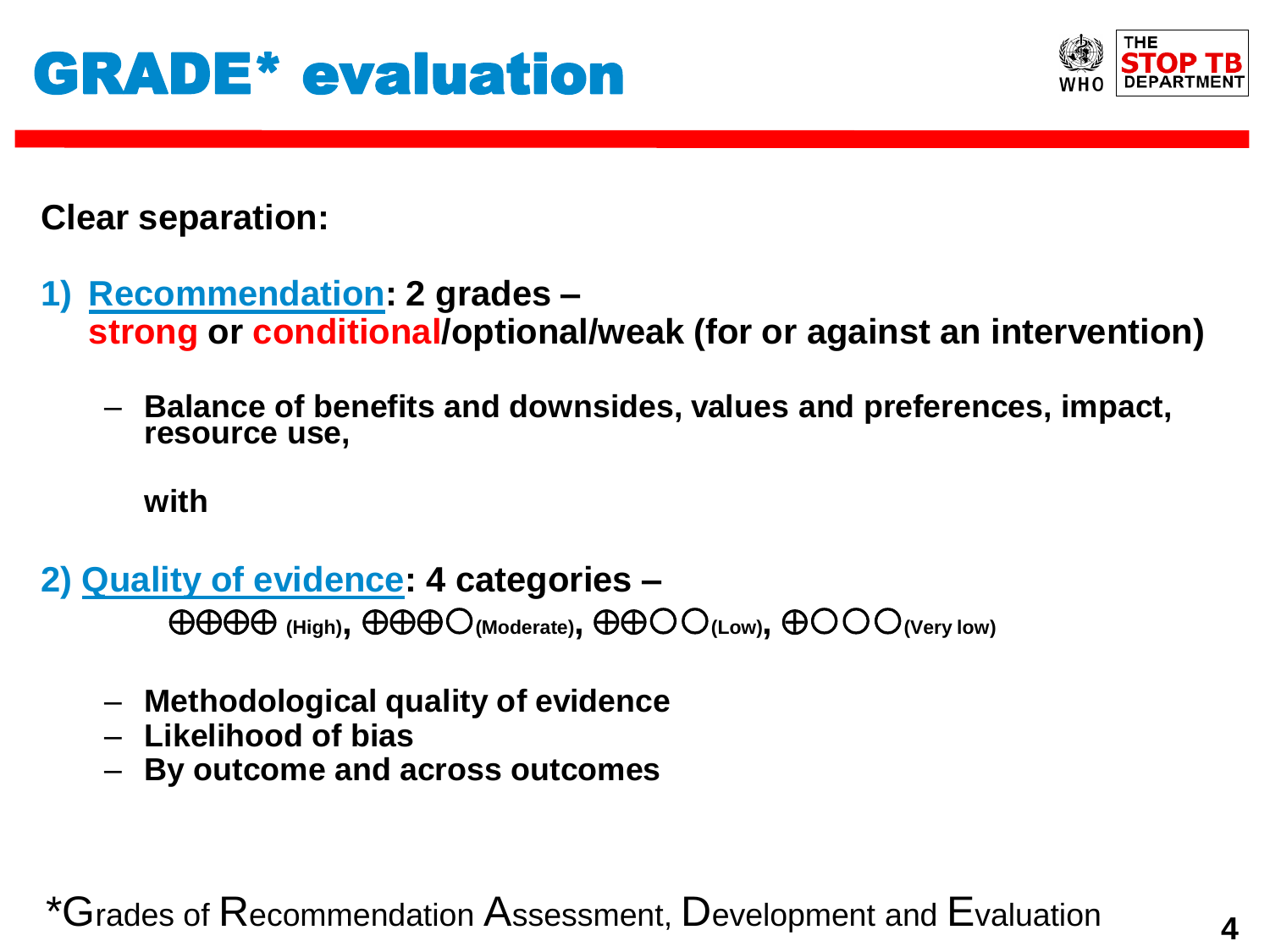## Commercial Serodiagnostic tests

- It is strongly recommended that these test not be used for the diagnosis of pulmonary and extrapulmonary TB
- Currently available commercial serodiagnostic tests (or serological tests) provide inconsistent and imprecise findings
- There is no evidence that existing commercial serological assays improve patient outcomes.
- The high proportions of false-positive and falsenegative results may have adverse patient outcomes

**First negative policy recommendation on TB issued by WHO and was developed using the GRADE process. Recommendation does not apply to serological tests for latent TB**



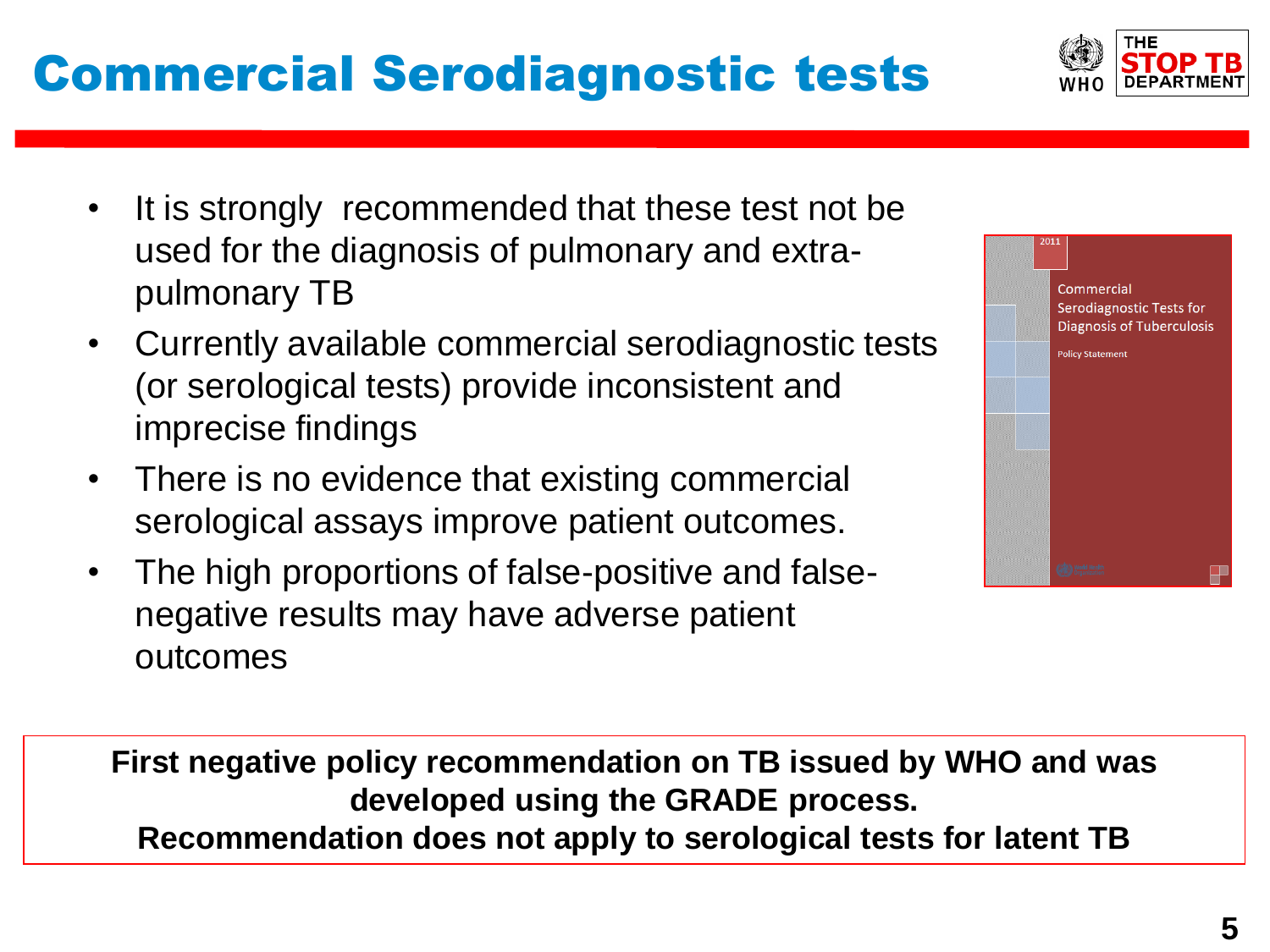## The evidence



#### **Pulmonary tuberculosis:**

• 67 unique studies were identified, including 32 studies from low- and middle-income countries; •a TDR evaluation of 19 rapid commercial tests, in comparison with culture plus clinical followup, showed similar variability with sensitivity values of 1% to 60% and specificity of 53% to 99%;

#### **Extrapulmonary tuberculosis:**

• 27 studies were reviewed including 10 studies from low- and middle-income countries

•Pooled sensitivity 64% lymph node TB, 46% pleural TB

•Pooled sensitivity and specificity for the most widely used tests were 81% and 85% respectively

•Single study involving HIV –infected patients, sensitivity 33%

### **Sensitivity**

A low sensitivity results in an unacceptably high number of patients wrongly being given the 'all clear' (i.e. a false-negative).

### **Specificity**

In contrast, low specificity leads to an unacceptably high number of patients being wrongly diagnosed with TB (i.e. a falsepositive).

### **Results**

Sensitivity and specificity from individual studies were highly variable;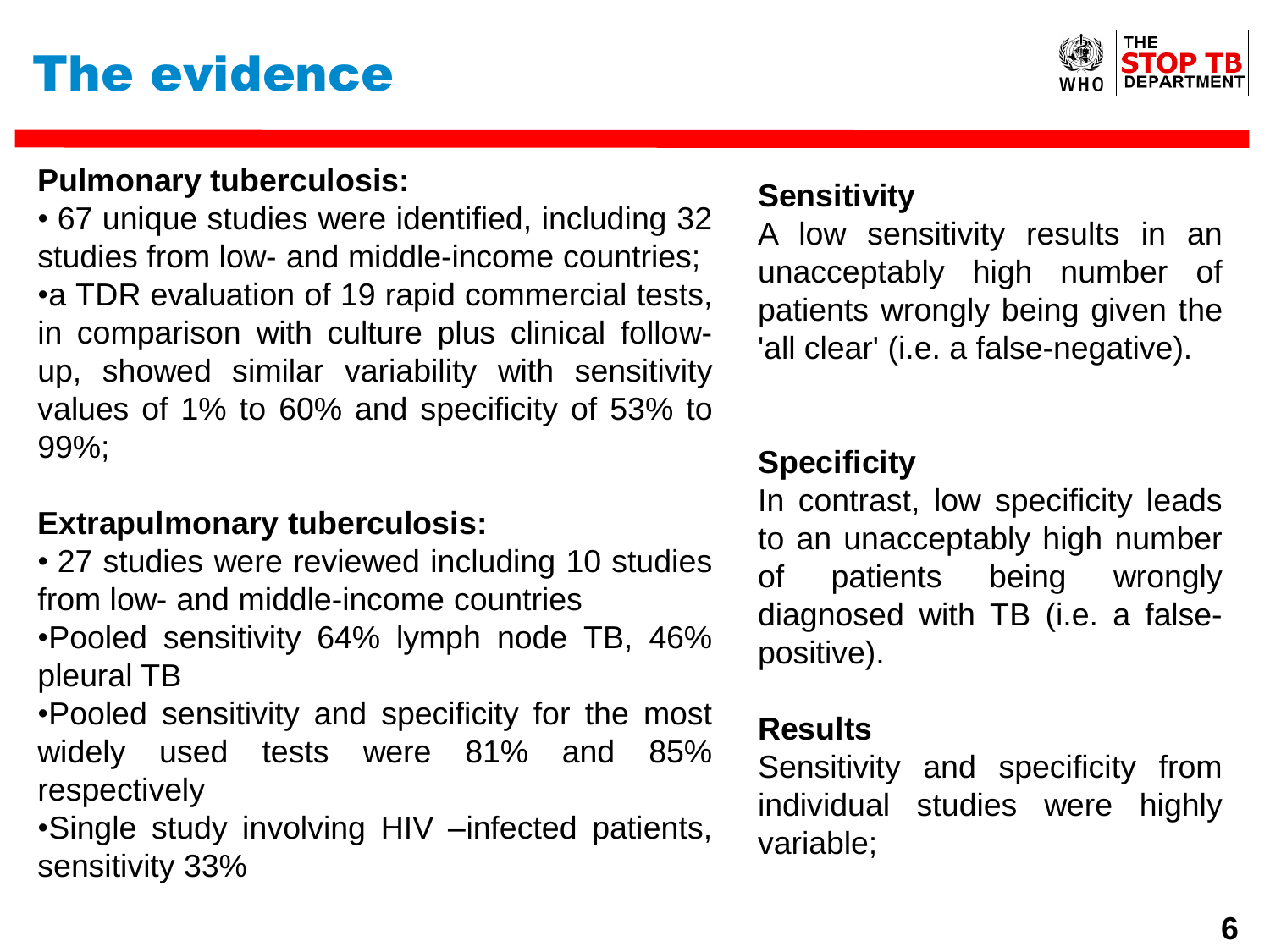# The negative impact of Commercial Serodiagnostic in Countries



- A blood test can cost up to USD30 per patient
- More than a million tests are carried out each year
- Most serological tests available in low-and middleincome countries have no published evidence to support their claims of accuracy
- Blood test are often performed in countries where diagnostic regulatory mechanisms are weak or absent



• There are perverse financial incentives to use these tests

**Compared to appropriate diagnosis of TB through WHO-endorsed tests in a country like India, it is estimated that serological testing would result in 121,000 additional false-positive diagnoses.**

**For each additional smear negative TB case found by serology, more than six additional false-positive cases would be inappropriately diagnosed**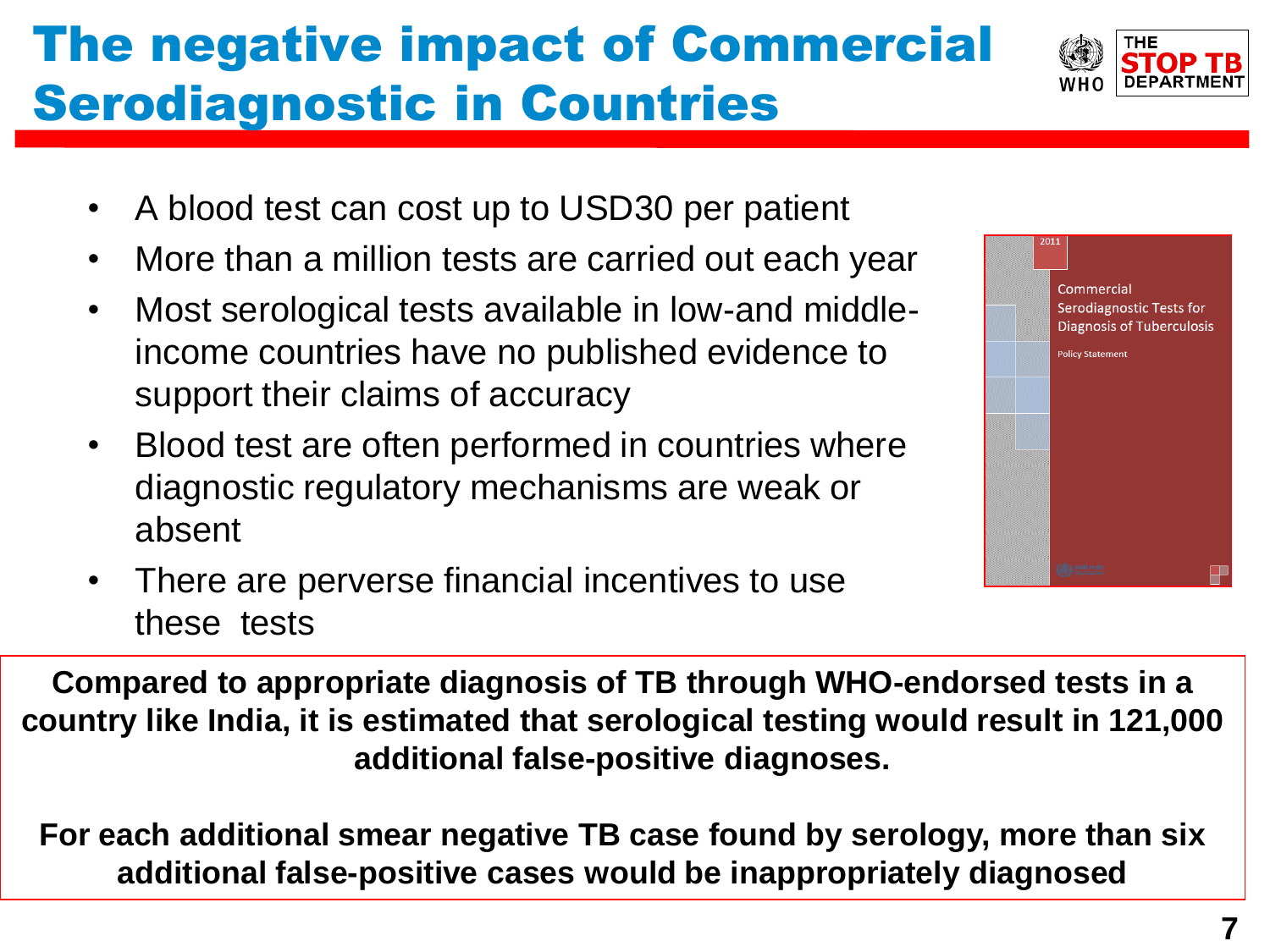# Commercial Serodiagnostics WHO Policy Recommendation



**The quality of evidence for commercial serodiagnostic tests was very low, with harms/risks far outweighing any potential benefits (strong recommendation).**

**It is therefore recommended that these tests should not be used in individuals suspected of active pulmonary or extra-pulmonary TB, irrespective of their HIV status.**

- This recommendation also applies to paediatric TB based on the generalisation of data from adults (while acknowledging the limitations of microbiological diagnosis in children);
- This recommendation also applies to the use of commercial serodiagnostic tests as add-on tests in smear-negative individuals given the high risk of false-positives and the consequent adverse effects.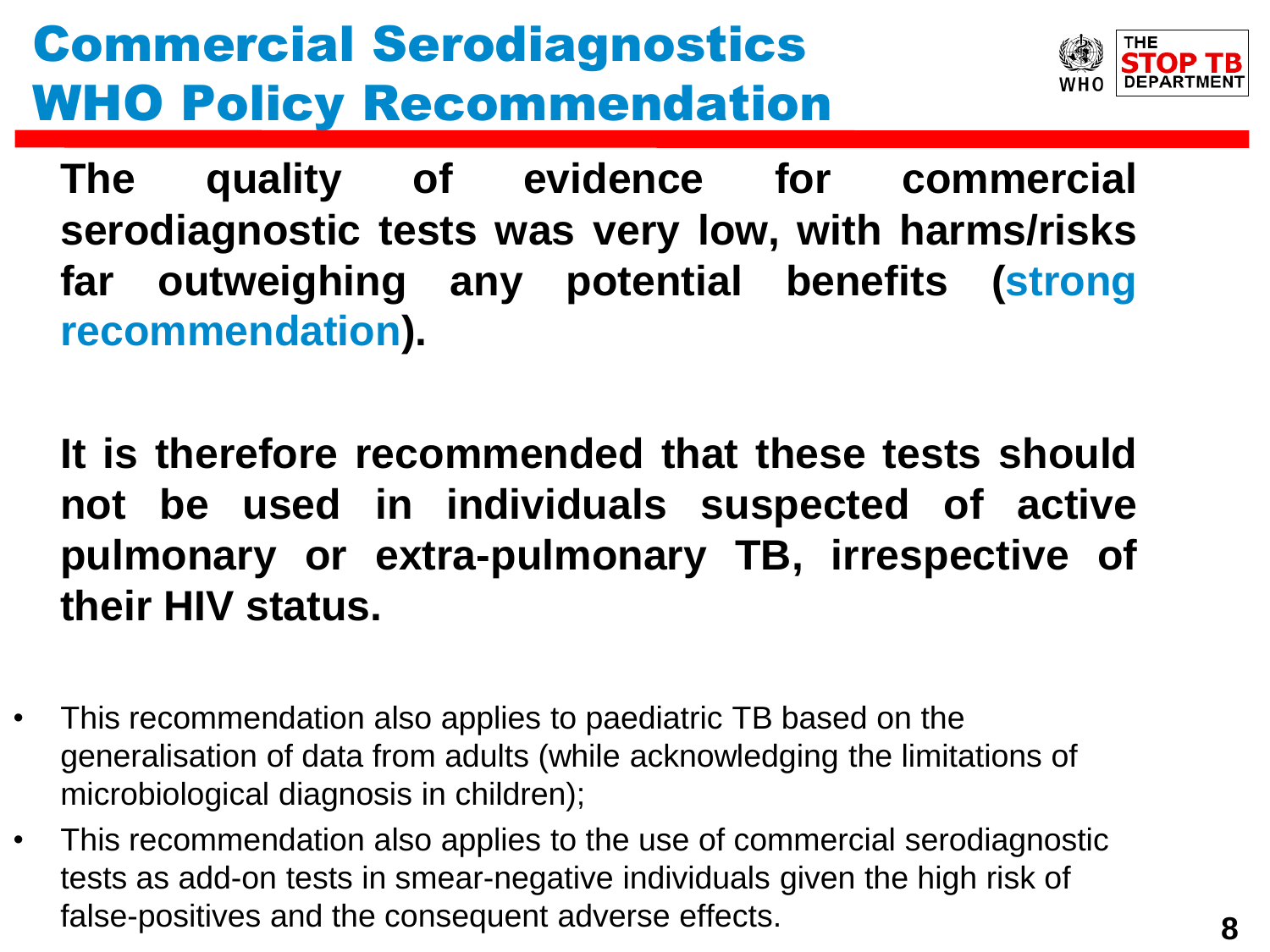# TB IGRAs in Low-and Middle income countries

- There is insufficient data and low quality evidence on the performance of IGRAs in low- and middle-income countries, typically those with a high TB and/or HIV burden;
- IGRAs and the TST cannot accurately predict the risk of infected individuals developing active TB disease;
- Neither IGRAs nor the TST should be used for the diagnosis of active TB disease;
- IGRAs are more costly and technically complex to do than the TST. Given comparable performance but increased cost, replacing the TST by IGRAs as a public health intervention in resource-constrained settings is not recommended.



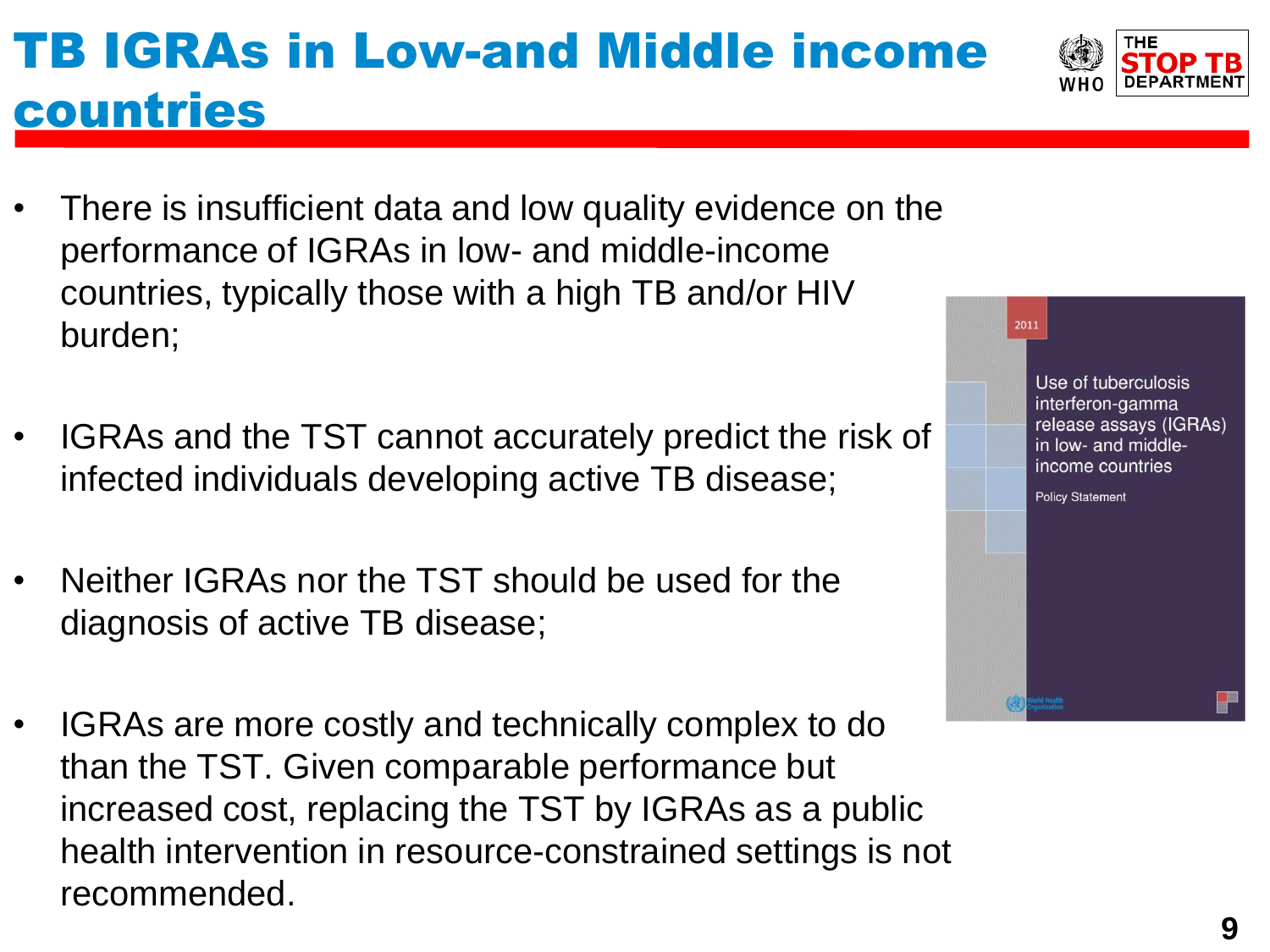## Use of TB IGRAs\* in Low-and Middle income countries

Diagnosis of active TB Children (LTBI and active TB disease) Diagnosis of LTBI in HIV-infected individuals Health care worker (HCW) screening Contact screening and outbreak investigations Predicting development of TB

Use of tuberculosis interferon-gamma release assays (IGRAs) in low- and middleincome countries **Policy Statement** 

2011

*This policy statement is not intended to apply to high-income countries or to supercede their national guidelines*

\*QuantiFERON-TB Gold (QFT-G) and QuantiFERON-TB Gold In-Tube (QFT-GIT), Cellestis, Australia ELISPOT-based T.SPOT.*TB* (Oxford Immunotec, UK)

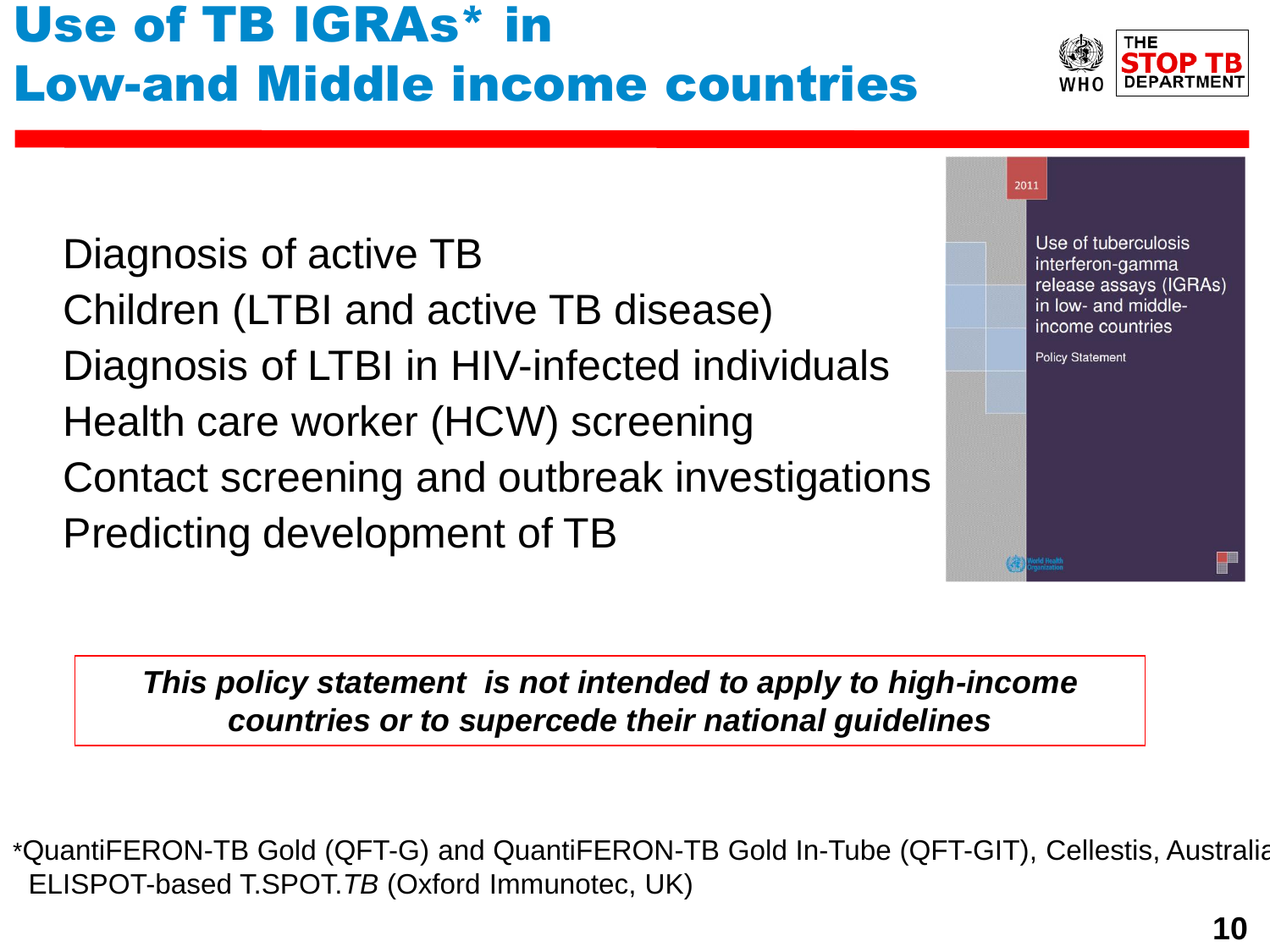•There was no consistent evidence that either IGRA was more sensitive than the TST for diagnosis of active TB diagnosis.

•Two studies that evaluated the incremental value of IGRAs to conventional microbiological tests found no meaningful contribution of IGRAs to the diagnosis of active TB

## •IGRAs were considered inadequate as rule-out or rule-in tests for active TB, especially in the context of HIV infection

19 studies simultaneously estimating sensitivity and specificity among 2,067 TB suspects showed a pooled sensitivity of 83% (95% CI 70% - 91%) and pooled specificity of 58% (95% CI 42% - 73%) for T-SPOT (8 studies), and a pooled sensitivity of 73% (95% CI 61% -82%) and pooled specificity of 49% (95% CI 40% - 58%) for QFT-GIT (11 studies).

Among HIV-infected patients, pooled sensitivity was between 60% (QFT-GIT) and 76% (T.SPOT). Pooled specificity was low for both IGRA platforms (T.SPOT, 61%; QFT-GIT, 52%) and among HIV-infected persons (T.SPOT 61%; QFT-GIT 50%)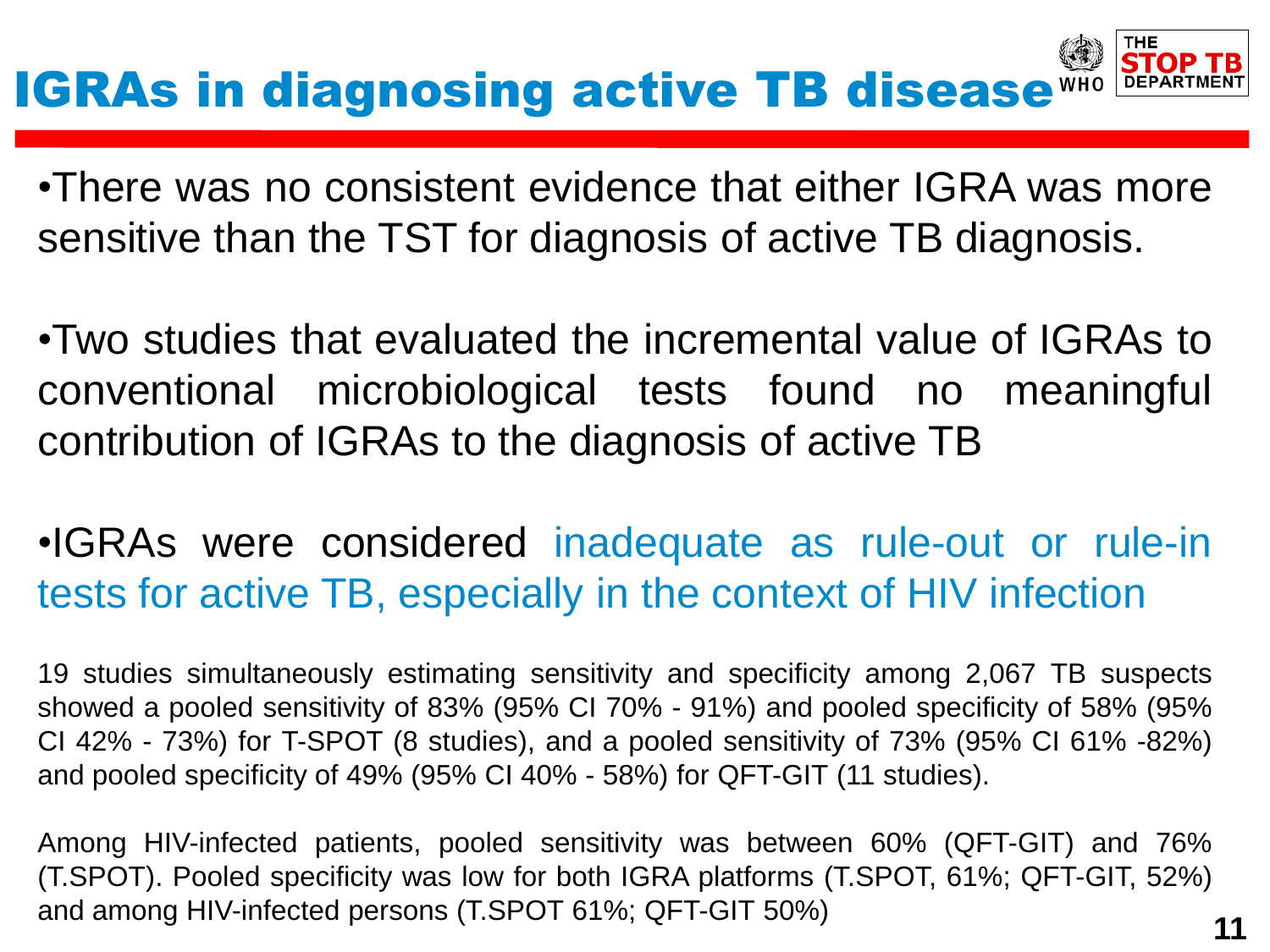# **IGRAs in diagnosing active TB disease** WHO POLICY RECOMMENDATION



IGRAs (and the TST) should not be used in low- and middleincome countries for the diagnosis of pulmonary or extrapulmonary TB, nor for the diagnostic work-up of adults (including HIV-positive individuals) suspected of active TB in these settings (strong recommendation).

This recommendation places a high value on avoiding the consequences of unnecessary treatment (high false-positives) given the low specificity of IGRAs (and the TST) in these settings.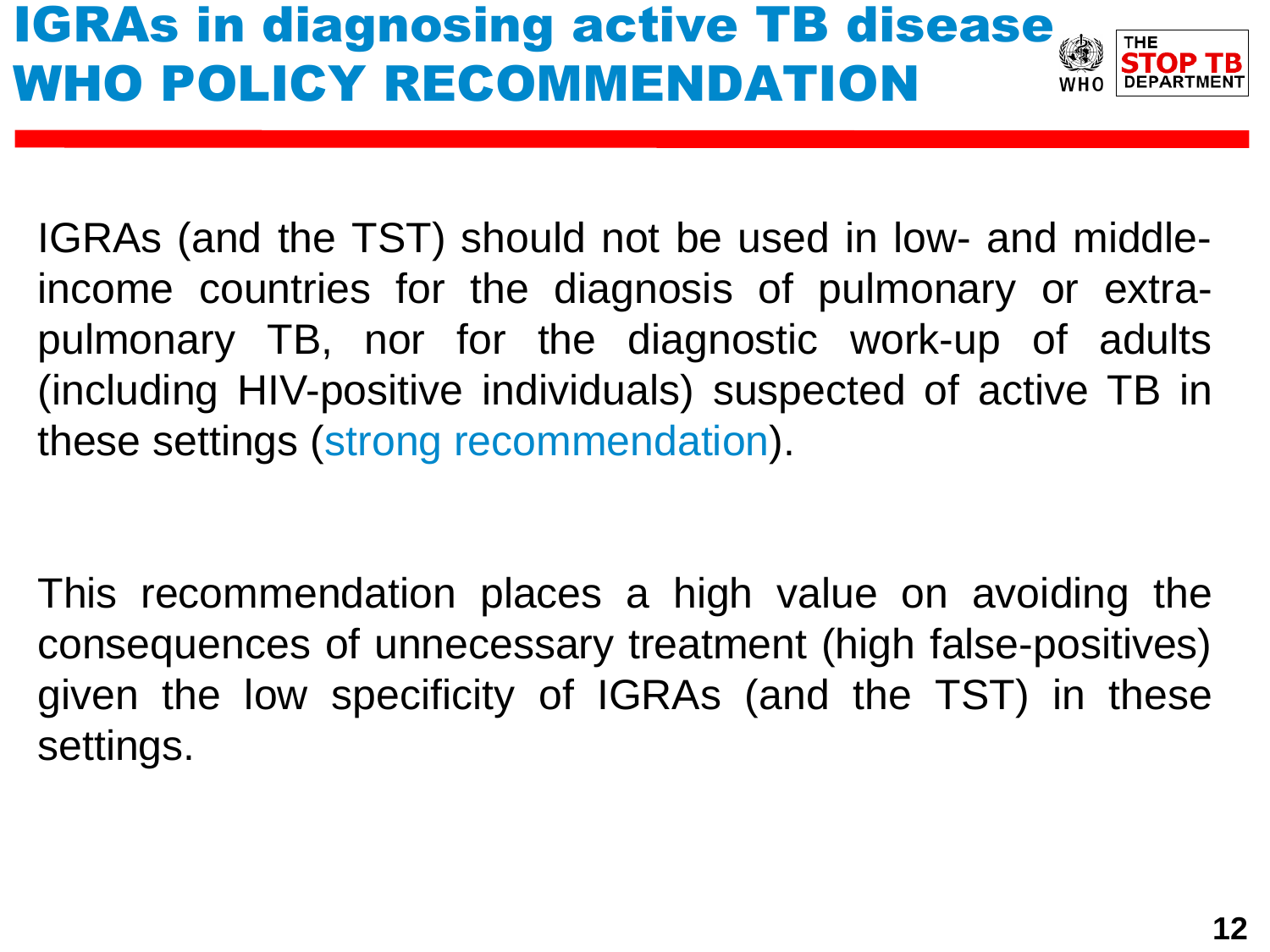

**IGRAS and the TST showed similar sensitivity in detecting TB infection or disease, with reduced sensitivity in young or HIV-infected children.**

## **Collecting blood for IGRA testing in young children was a specific challenge**

2 small studies prospectively measure incident TB in children tested with IGRAs (QFT) and reported conflicting results.

Association of test response with exposure (categorised dichotomously or as a gradient) was similar for TST, QFT and T-SPOT, although differences in study methodology limited the comparability of results.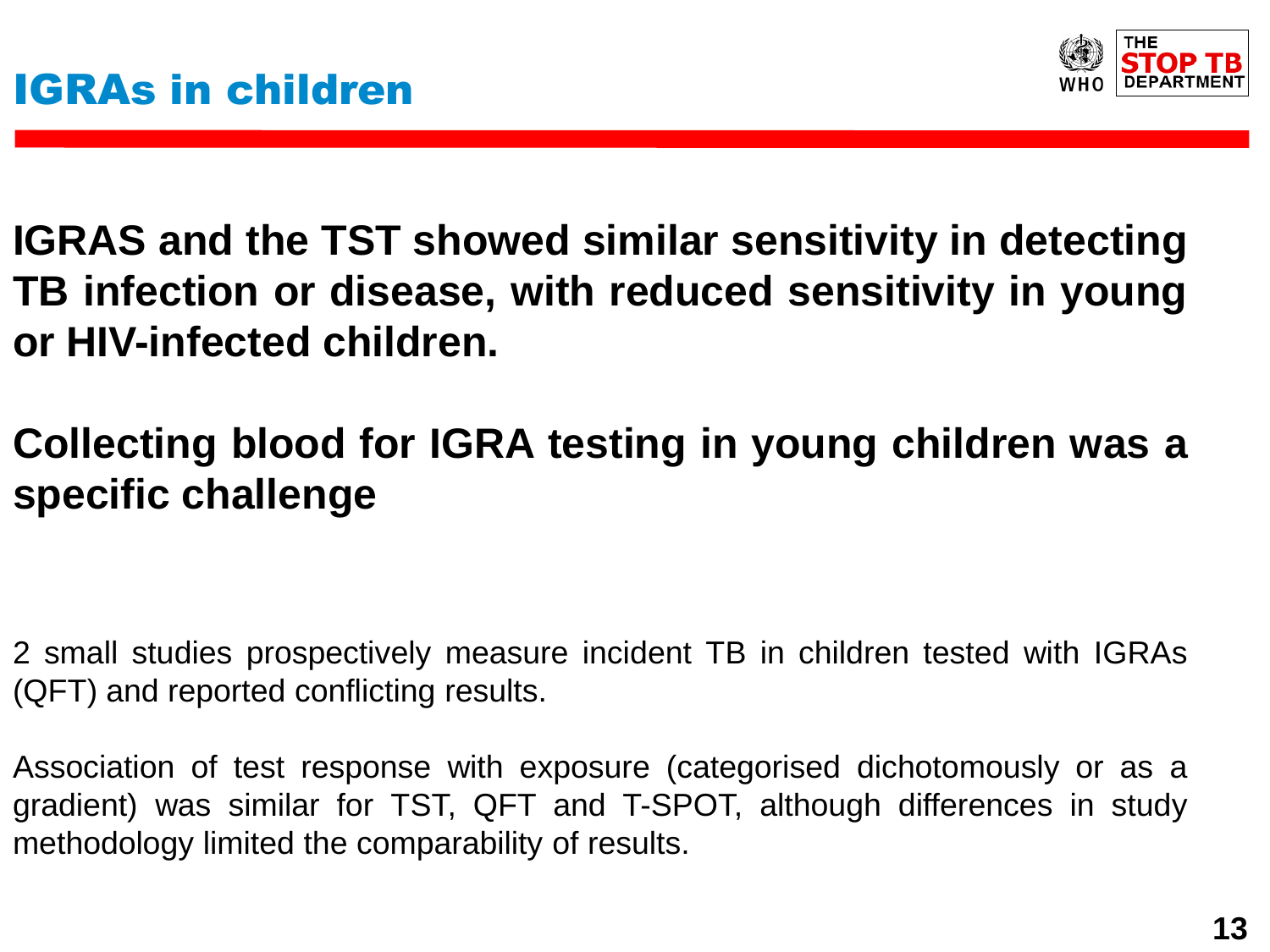

IGRAs should not replace the TST in low- and middle-income countries for the diagnosis of latent TB infection in children, nor for the diagnostic work-up of children (irrespective of HIV status) suspected of active TB in these settings (strong recommendation).

It should also be noted that there may be additional harms associated with blood collection in children and that issues such as acceptability and cost had not been adequately addressed in any studies.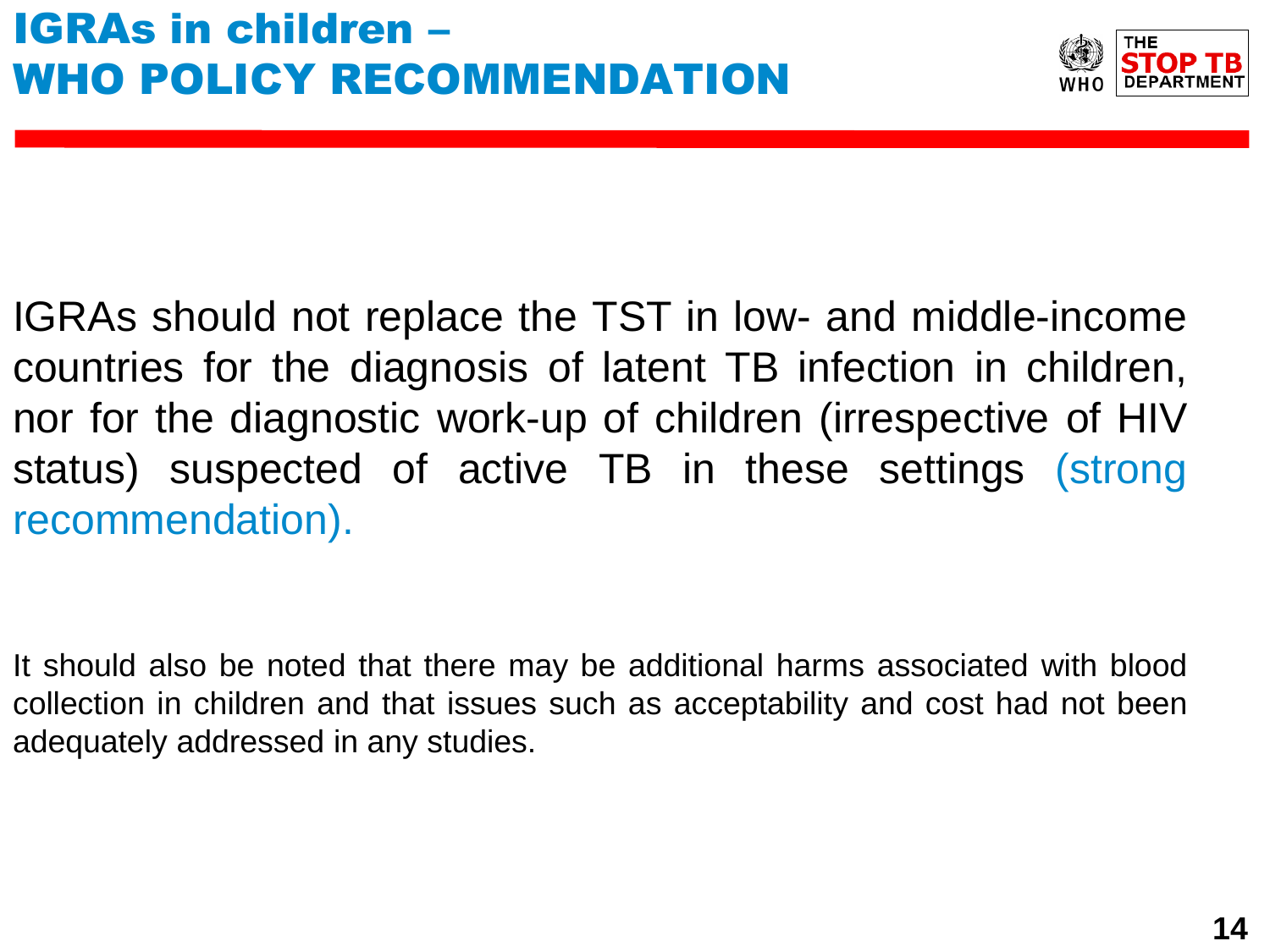Data on serial testing data and reproducibility of IGRAs as well as evidence on the predictive value of IGRAs in health care workers (HCWs), are still absent for high-incidence settings.

There is no data to suggest that IGRAs are better or worse than the TST for identifying new TB infections after exposure in HCWs, but IGRA serial testing is compounded by a lack of optimum cut-offs and unclear interpretation of IGRA conversions and reversions

Two cross-sectional studies compared IGRA and TST performance in HCWs.

IGRA and TST positivity rates were high in HCWs, ranging from 40% to 66%.

IGRA positivity was slightly lower than TST positivity but no consistent difference in the prevalence of positive tests was evident.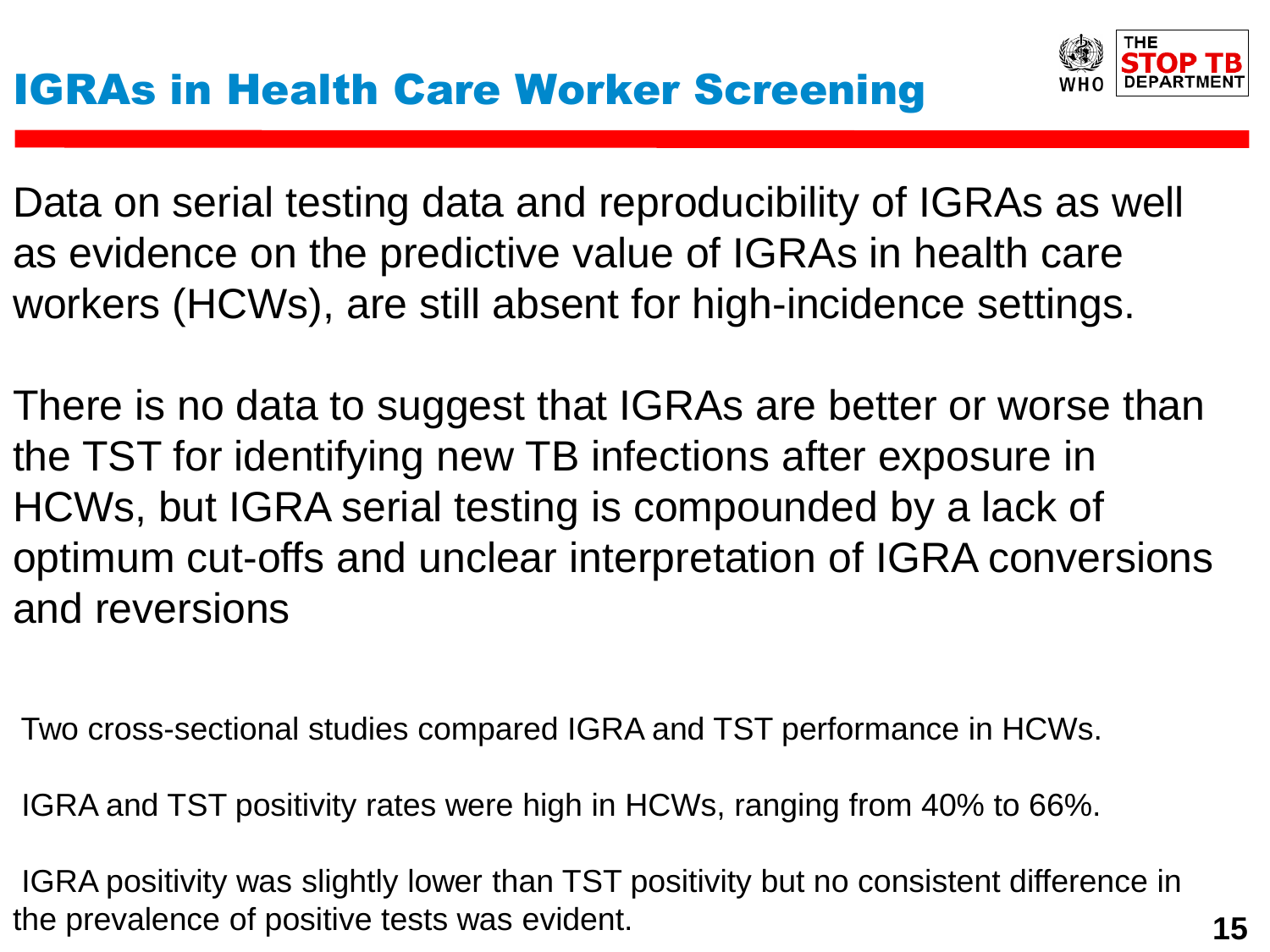

## **IGRAs should not be used in health care worker screening programmes in low- and middle-income countries (strong recommendation)**.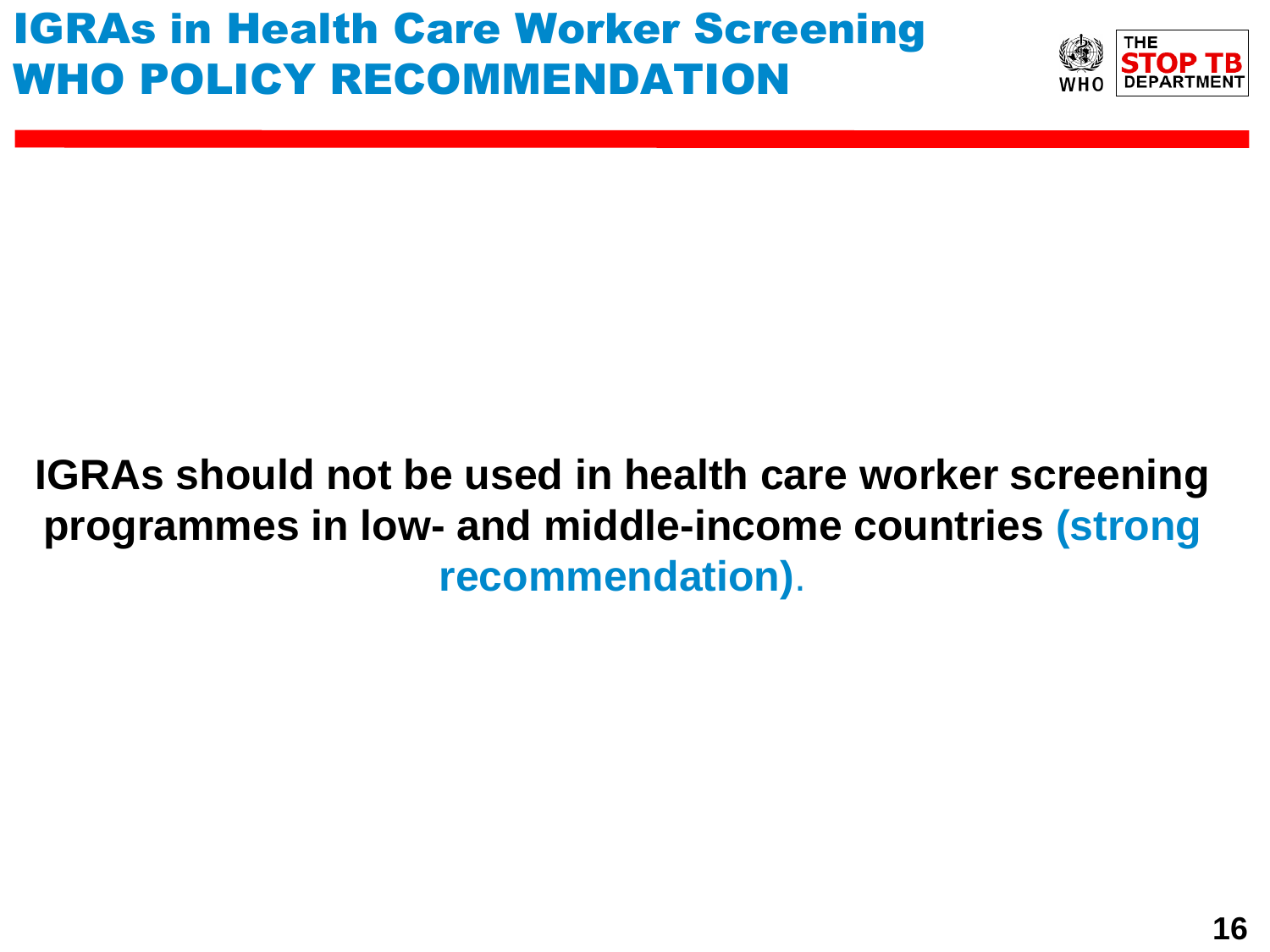

IGRAs seemed to perform similarly to the TST in identifying HIVinfected individuals with latent TB infection and both tests were adversely affected by low CD4+ counts

The benefit of IPT is greatest in individuals with a positive TST, although routine TST screening is not considered mandatory in HIV-infected persons. There is no evidence to support the efficiacy of IPT in TST-negative but IGRA positive individuals

37 studies involving 5,736 HIV-infected individuals were evaluated. 5 studies compared head-to head sensitivity of IGRAs and TST with variable results In three longitudinal studies, the risk of active TB was higher in HIV-infected individuals with positive versus negative IGRA results; however, the difference was not significant in the two studies that reported IGRA results according to manufacturer-recommended criteria. In patients with active TB (as a surrogate reference standard for LTBI), pooled sensitivity estimates were heterogeneous but higher for TSPOT (72%, 95% CI 62% - 81%, 8 studies) than for QFT-GIT (61%, 95% CI 41% -75%, 8 studies).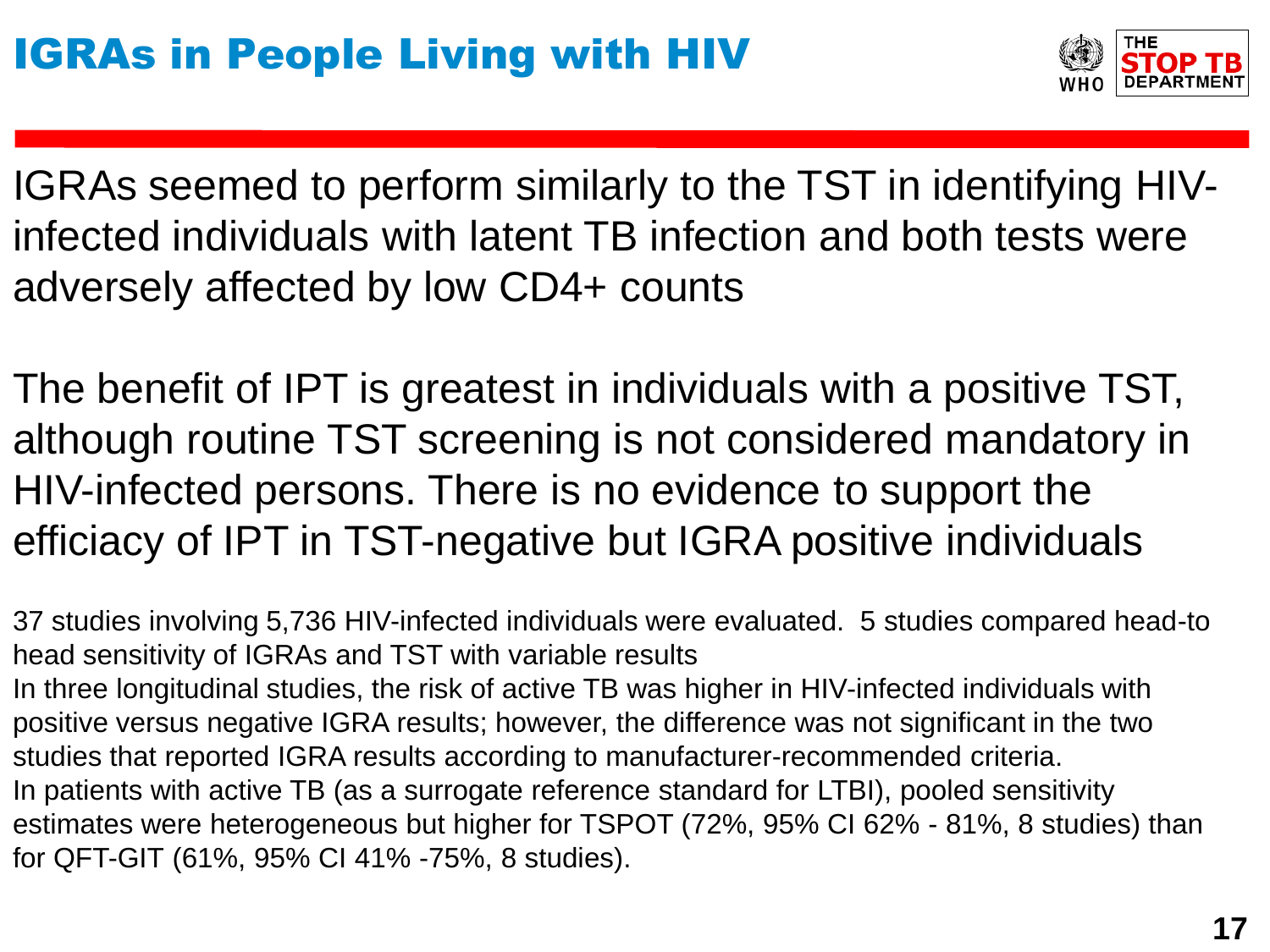

**IGRAs should not replace the TST in low- and middleincome countries for the diagnosis of latent TB infection in individuals living with HIV infection (strong recommendation).**

**This recommendation also applies to HIV-positive children based on the generalisation of data from adults.**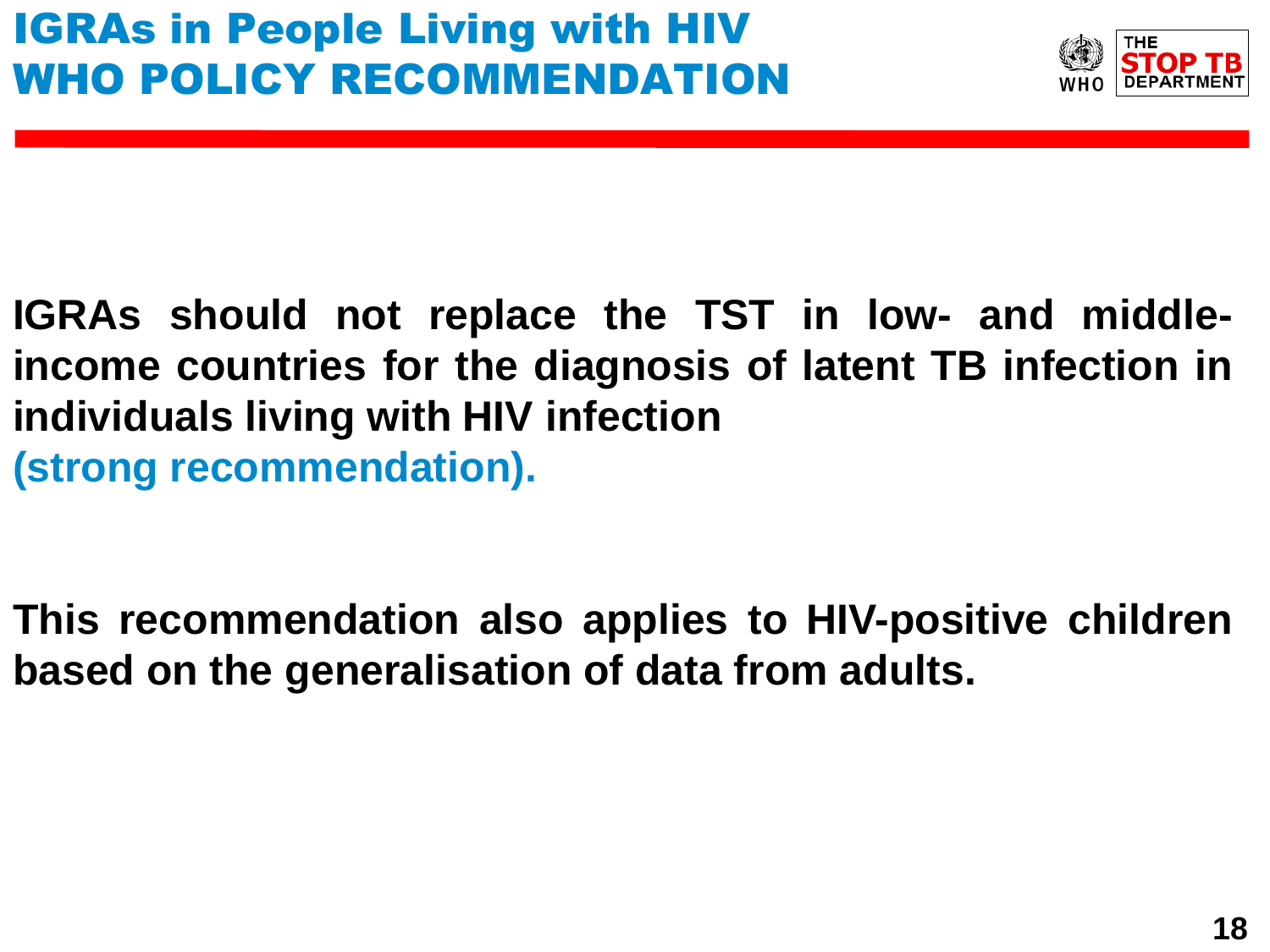

- The majority of studies showed comparable latent TB infection prevalence by TST or IGRA and variable associations with levels of exposure.
- Wide discordance between TST and IGRA results was evident, mostly of the TST-positive/IGRA-negative type.

- 16 studies evaluated IGRAs in contact screening and outbreak investigations. Data could not be pooled due to significant heterogeneity in study design and outcomes assessed.
- Most studies showed comparable prevalence by TST or IGRA in contacts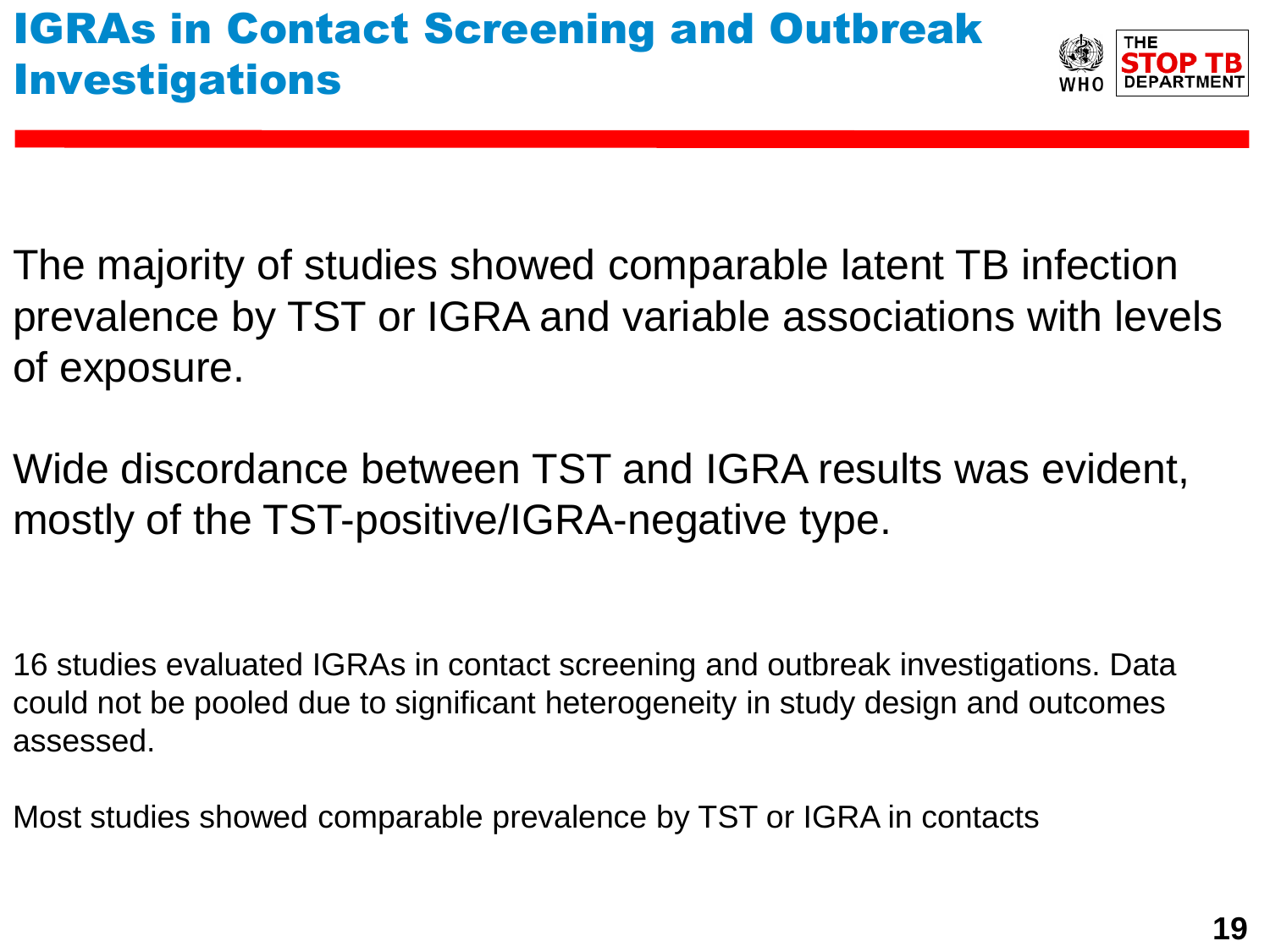

## WHO POLICY RECOMMENDATION

**IGRAs should not replace the TST in low- and middleincome countries for the screening of latent TB infection in adult and paediatric contacts, or in outbreak investigations (strong recommendation)**.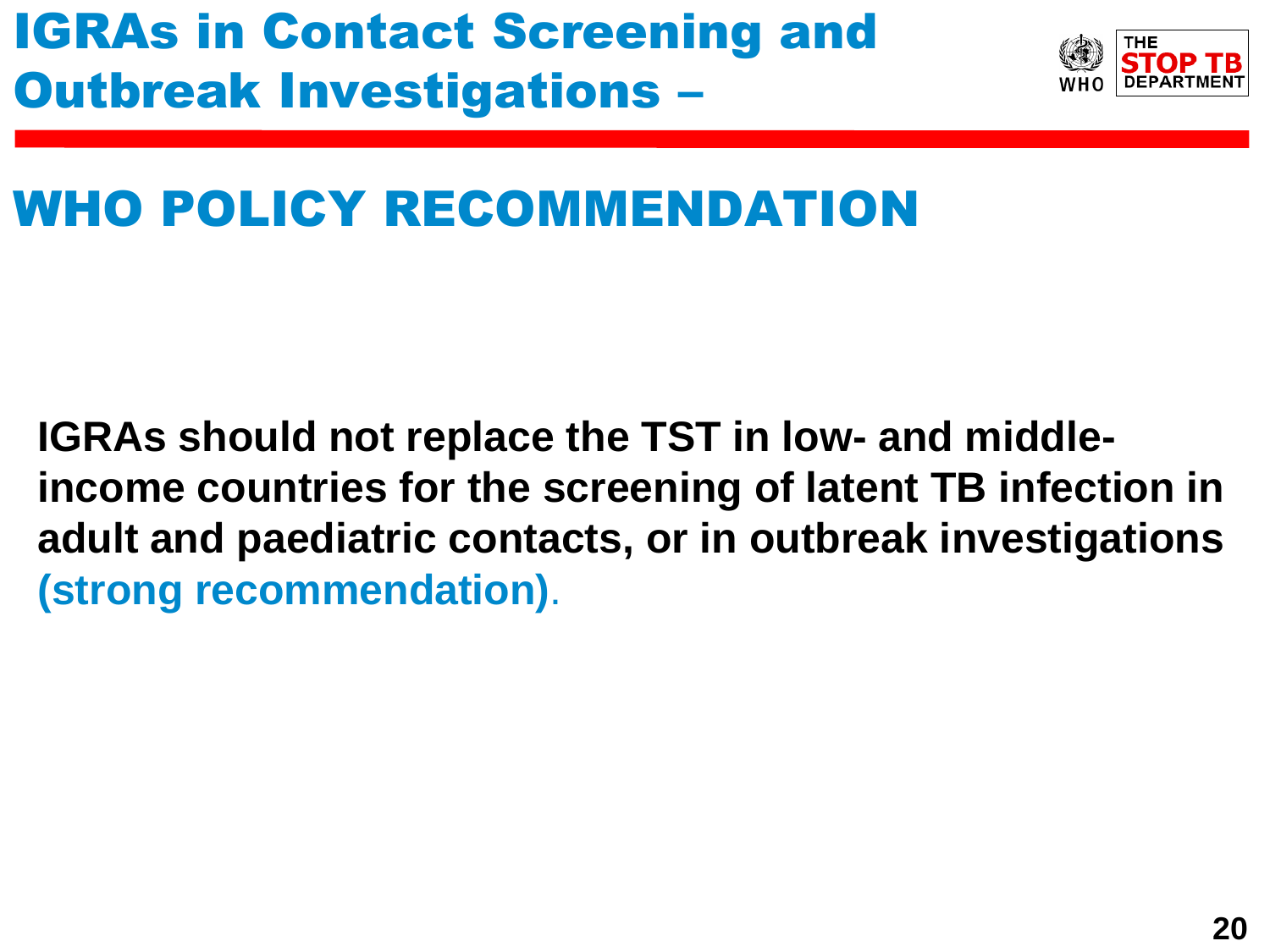# Xpert MTB/RIF



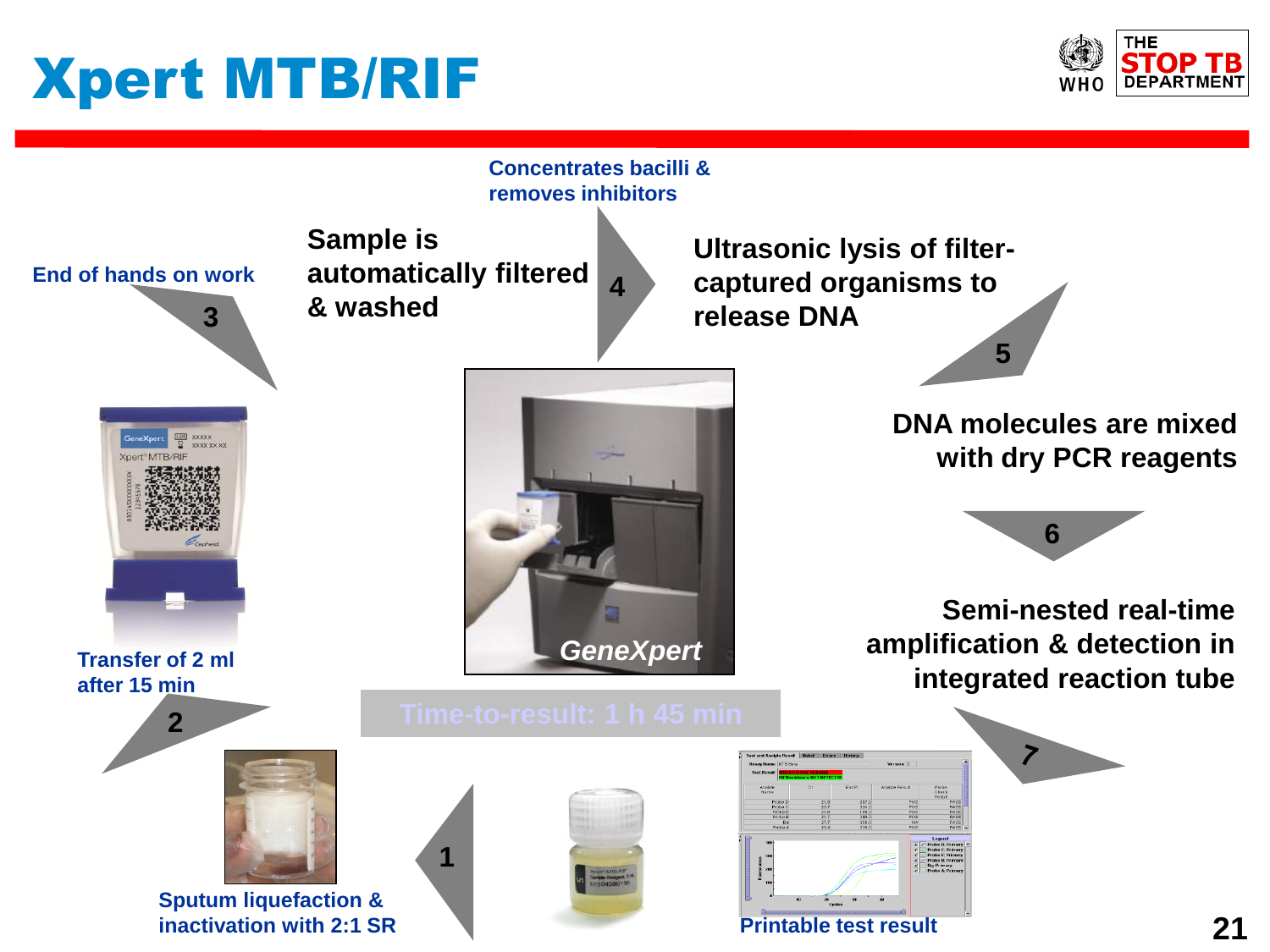

## **Three groups of studies**

- **1. Multi-centre clinical validation studies (FIND co-ordinated)**
- **2. Demonstration studies (FIND co-ordinated)**
- **3. Single-centre evaluation studies (investigator-driven)**
- **1,730 subjects in five evaluation sites (four countries)**
- **6,673 subjects in nine evaluation sites (six countries)**
- **4,575 subjects in 12 studies (nine countries)**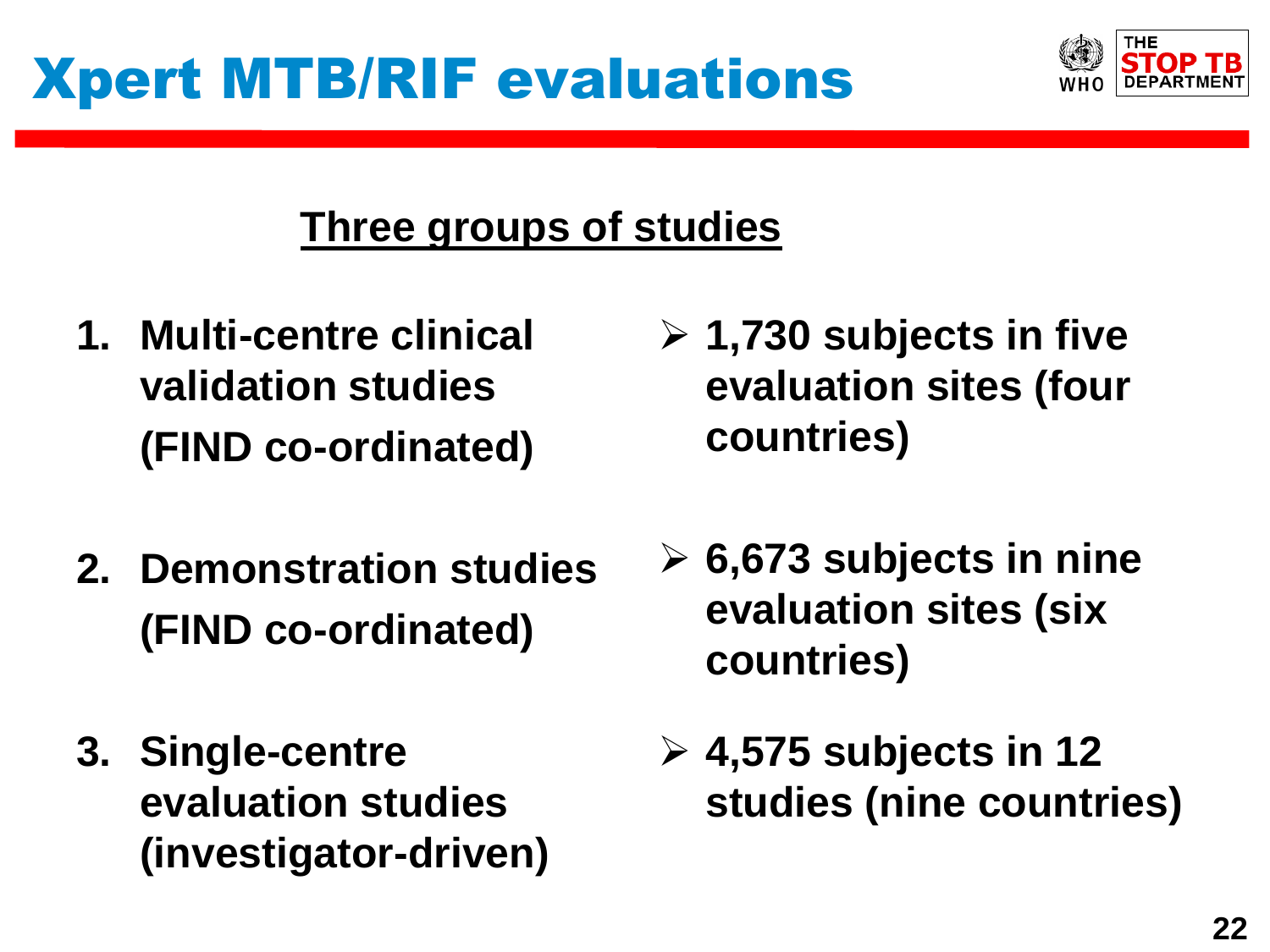

- **1. Xpert MTB/RIF should be used as the initial diagnostic test in individuals suspected of having MDR-TB or HIV-associated TB. (Strong recommendation)**
- **2. Xpert MTB/RIF may be considered as a follow-on test to microscopy in settings where MDR-TB or HIV is of lesser concern, especially in further testing of smear-negative specimens. (Conditional recommendation acknowledging major resource implications)**

**Remarks:**

- **These recommendations apply to the use of Xpert MTB/RIF in sputum specimens (including pellets from decontaminated specimens). Data on the utility of Xpert MTB/RIF in extra-pulmonary specimens are still limited;**
- **These recommendations support the use of one sputum specimen for diagnostic testing, acknowledging that multiple specimens increase the sensitivity of Xpert MTB/RIF but have major resource implications;**
- **These recommendations also apply to children, based on the generalisation of data from adults and acknowledging the limitations of microbiological diagnosis of TB (including MDR-TB) in children;**
- 23 **other than rifampicin including second-line anti-TB drugs).**• **Access to conventional microscopy, culture and DST is still needed for monitoring of therapy, for prevalence surveys and/or surveillance, and for recovering isolates for drug susceptibility testing**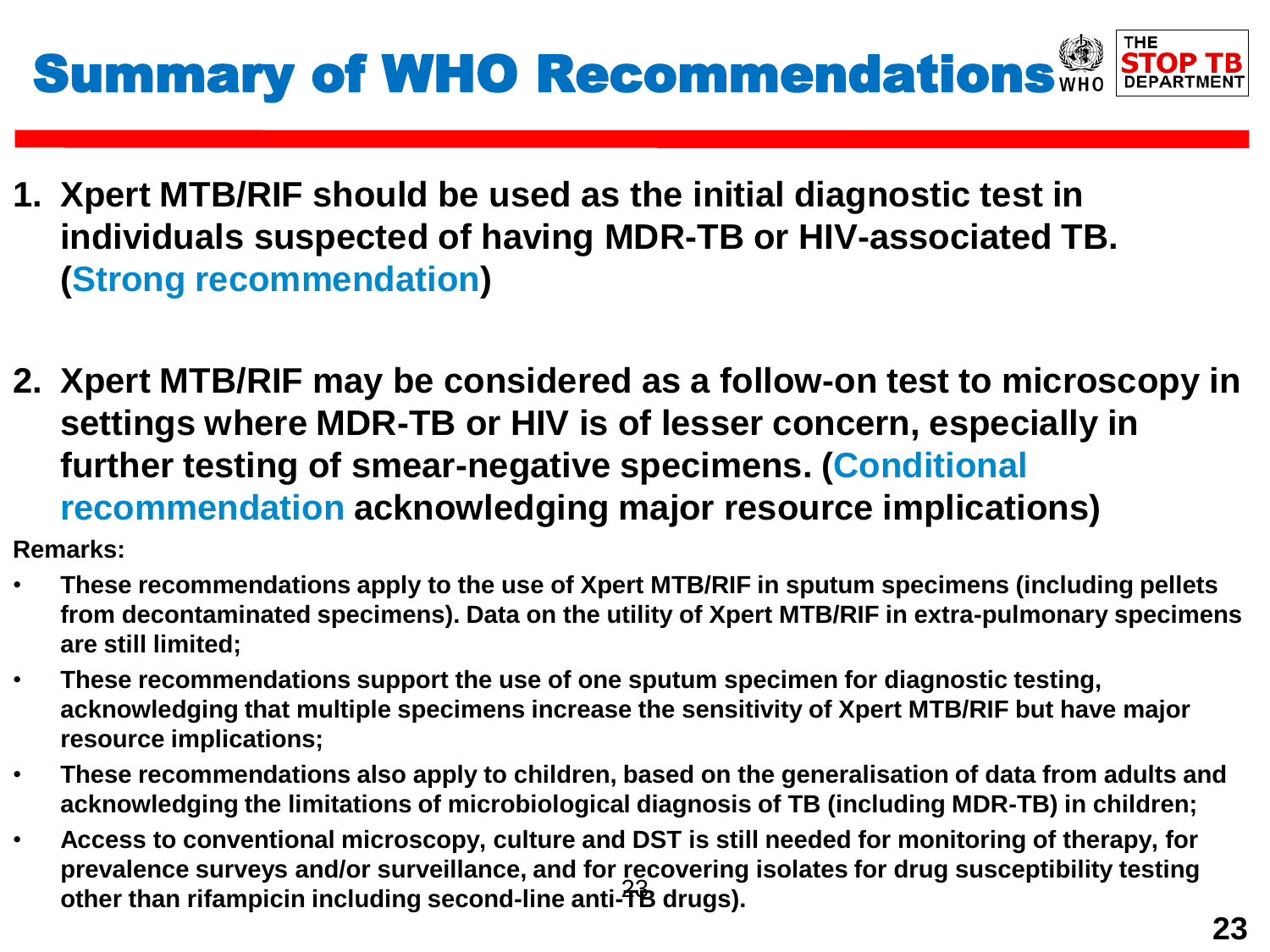# Selection of individuals to test based on risk assessment:



## summary

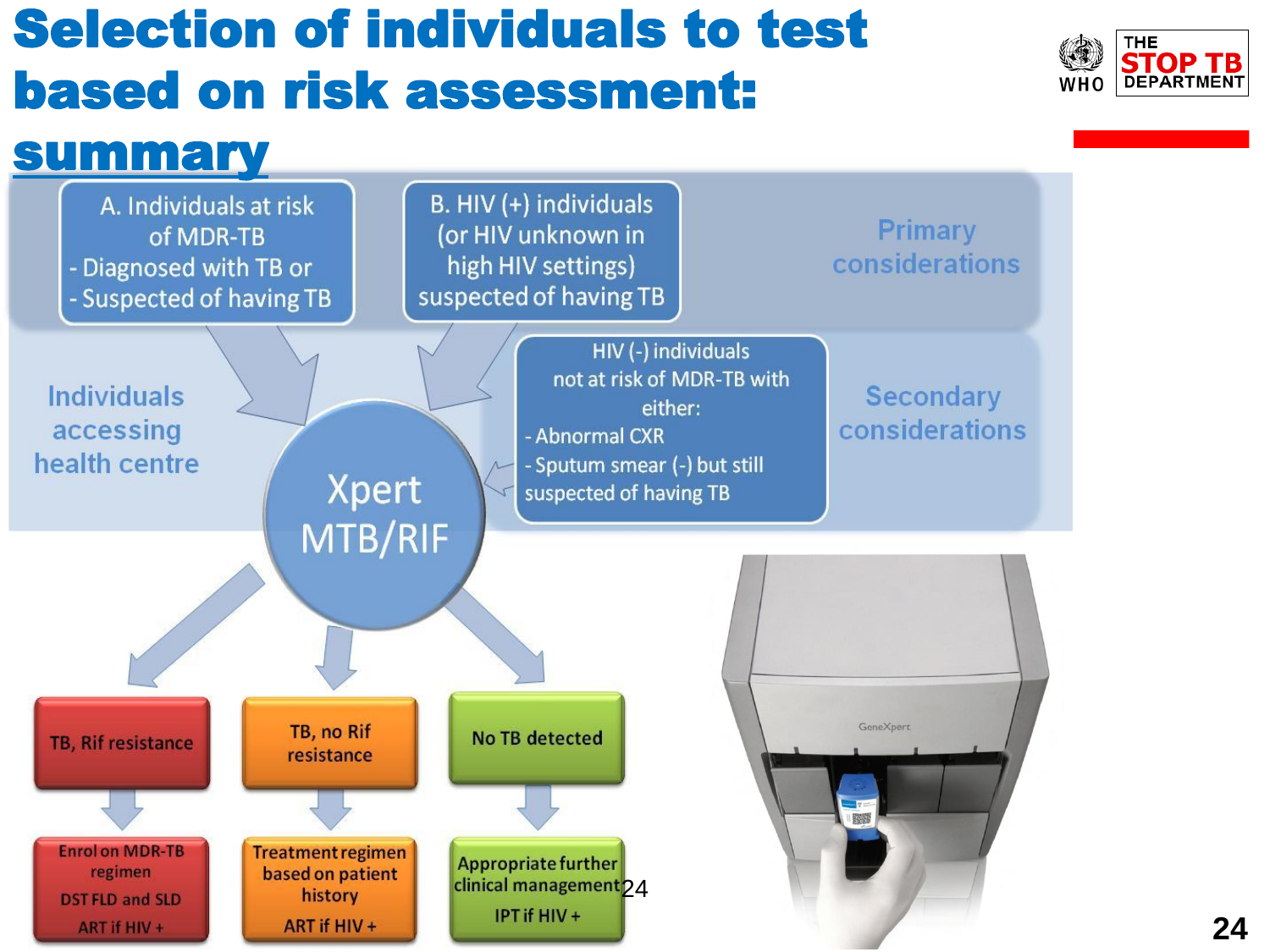



- **1**. Coordinating & monitoring roll-out
	- STB systematically coordinating, collecting and sharing information on progress and plans of countries and partners, as well as sales information and reports of problems from the field
	- STB to organise a GLI/ SRLN/ Meeting of Early Implementers in Q2 2012 to share experiences
- 2. Collecting evidence for scaling-up
	- STB inviting countries and partners to submit core data
	- STB collaborating with the manufacturer to revise the proprietary GeneXpert software to allow for easy collection of the needed laboratory indicators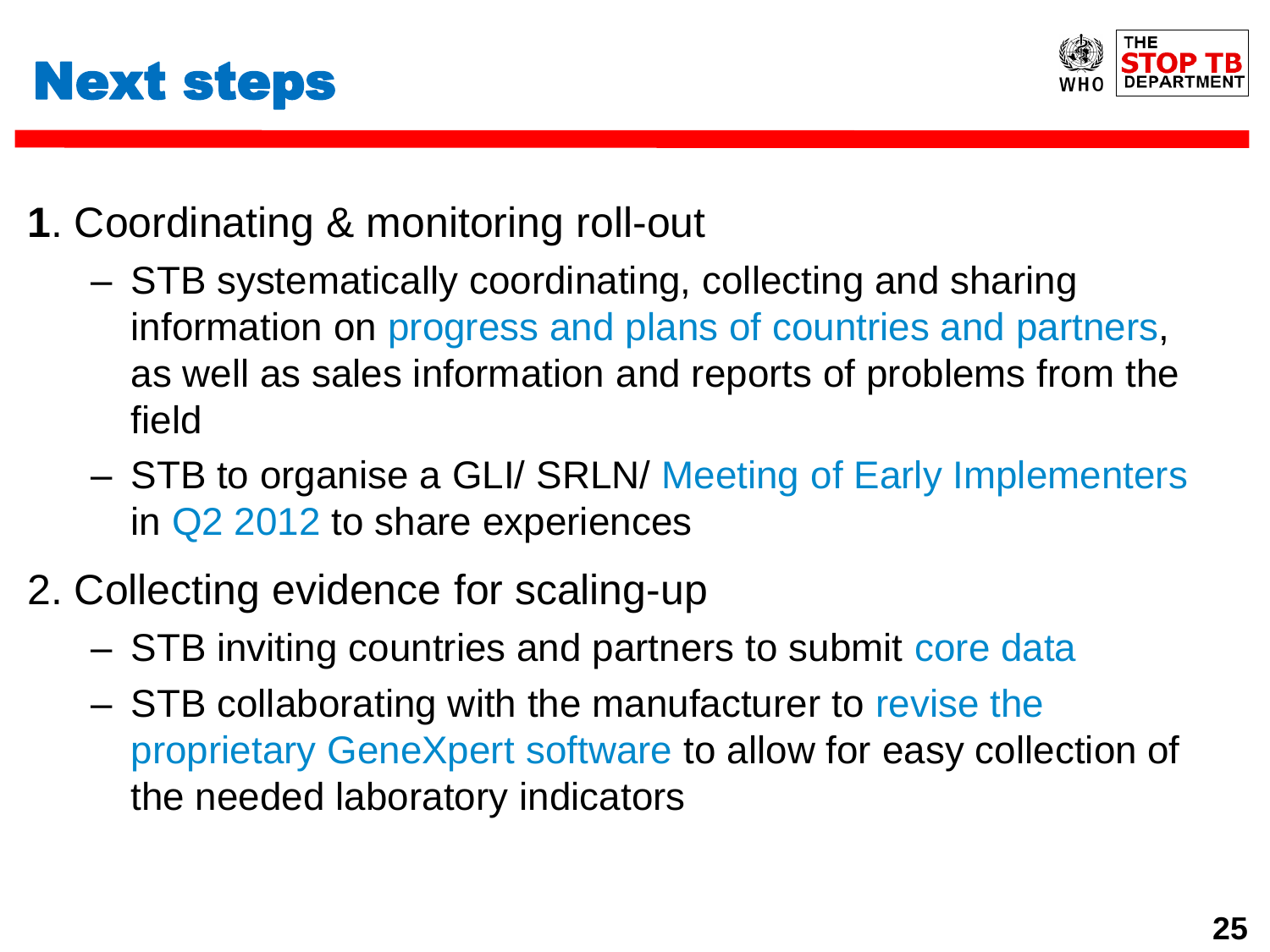



**3**. Providing updated guidance

Guidance on diagnostic algorithms, site selection and operational considerations to be revised based on lessons learnt and shared with countries and partners to inform scale-up from 2012 onwards

4. Ensuring quality of laboratory performance

Laboratory validation system (specimen panels to be distributed to laboratories when purchasing GXP instruments and calibrating modules) to be established and laboratory performance data assessed by STB/TBL

5. Evaluating additional data on Xpert MTB/RIF performance Meeting to be organised in Q4 2012 to assess additional data on Xpert MTB/RIF performance (including extrapulmonary and paediatric TB)